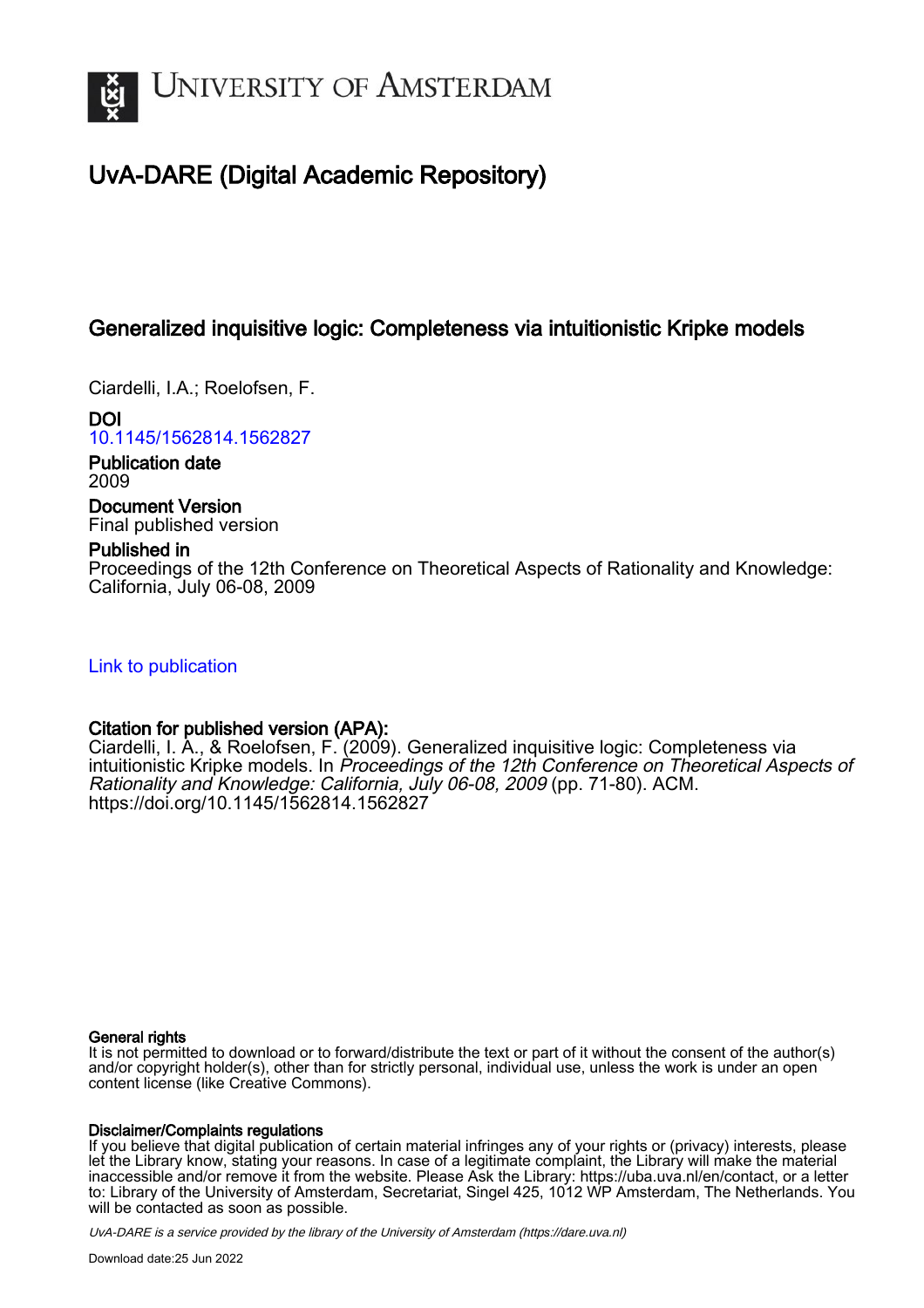Ivano Ciardelli ILLC, University of Amsterdam i.ciardelli@student.uva.nl

Abstract. This paper investigates a generalized version of inquisitive semantics (Groenendijk, 2008b; Mascarenhas, 2008). A complete axiomatization of the associated logic is established. The connection with intuitionistic logic is clarified and heavily exploited.

## 1 Introduction

Traditionally, logic is concerned with argumentation. As a consequence, formal semantics usually focusses on the descriptive use of language, and the meaning of a sentence is identified with its informative content. Stalnaker (1978) gave this informative notion a dynamic and conversational twist by taking the meaning of a sentence to be its potential to change the common ground, where the common ground is viewed as the conversational participants' shared information. Technically, the common ground is taken to be a set of possible worlds, and a sentence provides information by eliminating some of these possible worlds.

Of course, this picture is limited in several ways. First, it only applies to sentences that are used exclusively to provide information. Even in a typical informative dialogue, utterances may serve different purposes as well. Second, the given picture does not take into account that updating the common ground is a cooperative process. One speech participant cannot simply change the common ground all by herself. All she can do is propose a certain change. Other speech participants may react to such a proposal in several ways. These reactions play a crucial role in the dynamics of conversation.

In order to overcome these limitations, *inquisitive* semantics (Groenendijk, 2008b; Mascarenhas, 2008) starts with an altogether different picture. It views propositions as proposals to change the common ground. These proposals do not always specify just one way of changing the common ground. They may suggest alternative ways of doing so, among which the responder is then invited to choose. Formally, a propo-

Floris Roelofsen ILLC, University of Amsterdam f.roelofsen@uva.nl

sition consists of one or more possibilities. Each possibility is a set of possible worlds and embodies a possible way to change the common ground. If a proposition consists of two or more possibilities, it is inquisitive: it invites the other participants to respond in a way that will lead to a cooperative choice between the proposed alternatives. Inquisitive propositions raise an issue. They give direction to a dialogue. Thus, inquisitive semantics directly reflects that the primary use of language is communication: the exchange of information in a cooperative dynamic process of raising and resolving issues.

Groenendijk (2008b) and Mascarenhas (2008) defined an inquisitive semantics for the language of propositional logic, focussing on the philosophical and linguistic motivation for the framework, and delineating some of its basic logical properties. The associated logic was axiomatized by Mascarenhas (2009), while a sound and complete sequent calculus was established independently by Sano (2008). Linguistic applications of the framework are discussed by Balogh (2009); Ciardelli et al. (2009); Groenendijk and Roelofsen (2009).

In this paper, we consider a generalized version of the semantics proposed by Groenendijk (2008b) and Mascarenhas (2008). This generalized semantics was first discussed by Groenendijk (2008a). Initially, it was thought to give essentially the same results as the original semantics. Upon closer examination, however, Mascarenhas, Groenendijk, and Ciardelli observed that the two systems are different, and Ciardelli (2008) argued that these differences speak in favor of the generalized semantics.

The main aim of the present paper is to establish a sound and complete axiomatization of the logic that the generalized semantics gives rise to. In order to do so, we explore the connection between inquisitive semantics and Kripkean semantics for intuitionistic logic (Kripke, 1965). An axiomatization of inquisitive logic is obtained from an axiomatization of intuitionistic logic by adding two well-known axiom schemes: the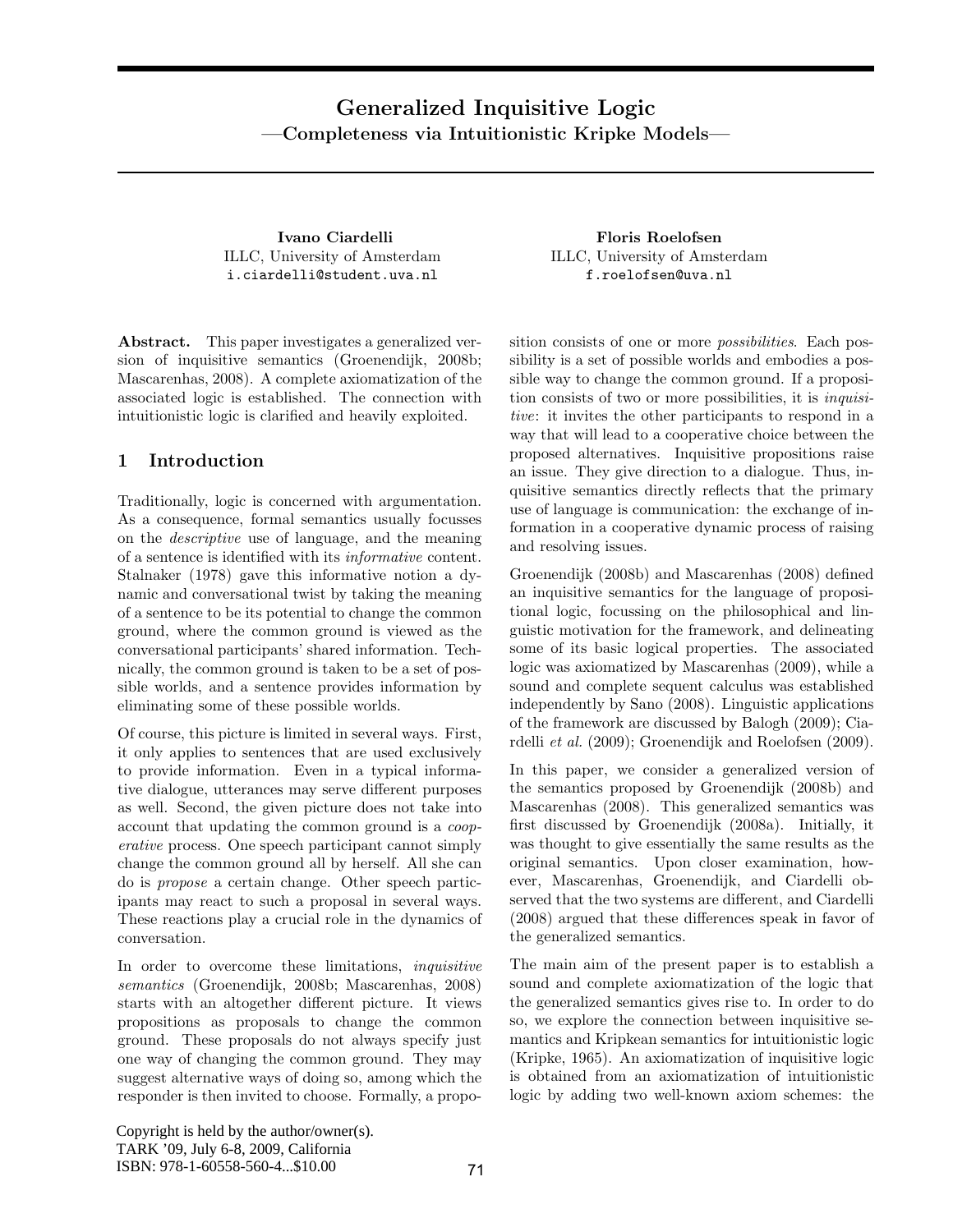Kreisel-Putnam axiom scheme (Kreisel and Putnam, 1957) and the law of double negation,  $\neg\neg p \rightarrow p$ , restricted to atomic proposition letters.

The paper is organized as follows. Section 2 presents the generalized version of inquisitive semantics and establishes some basic properties of the system, section 3 explores the connection with intuitionistic semantics, and section 4 presents a sound and complete axiomatization of inquisitive logic. Finally, section 5 suggests a new intuitive interpretation of inquisitive semantics, which sheds further light on some of the results obtained in earlier sections. Proofs of our main results are included in an appendix.

## 2 Generalized Inquisitive Semantics

**Definition 1** (Language). Let  $P$  be a finite set of proposition letters that we will consider fixed throughout the paper. We denote by  $\mathcal{L}_{\mathcal{P}}$  the set of formulas built up from letters in  $\mathcal P$  and  $\perp$  using the binary connectives  $\land$ ,  $\lor$  and  $\rightarrow$ . We will refer to  $\mathcal{L}_{\mathcal{P}}$  as the propositional language based on P.

We will also make use of the following abbreviations:  $\neg \varphi$  for  $\varphi \to \bot$ ,  $\psi$  for  $\neg \neg \varphi$ , and  $\psi \circ \varphi$  for  $\varphi \vee \neg \varphi$ .

Definition 2 (Indices). An index is a function from P to  $\{0, 1\}$ . We denote by  $\omega$  the set of all indices.

Definition 3 (States). A state is a set of indices. We denote by  $S$  the set of all states.

Definition 4 (Support).

1.  $s \models p$  iff  $\forall w \in s : w(p) = 1$ 2.  $s \models \bot$  iff  $s = \emptyset$ 3.  $s \models \varphi \land \psi$  iff  $s \models \varphi$  and  $s \models \psi$ 4.  $s \models \varphi \lor \psi$  iff  $s \models \varphi$  or  $s \models \psi$ 5.  $s \models \varphi \rightarrow \psi$  iff  $\forall t \subseteq s : \text{if } t \models \varphi \text{ then } t \models \psi$ 

Notice that formulas are evaluated with respect to arbitrary sets of indices here. In the original version of inquisitive semantics, formulas were evaluated with respect to sets of cardinality at most two. In this sense, the semantics considered here is a generalized version of the original semantics.

It follows from the above definition that the empty state supports any formula  $\varphi$ . Moreover, this clearly does not hold for any other state. Thus, we will refer to  $\emptyset$  as the inconsistent state.

Proposition 1 (Persistence). If  $s \models \varphi$  then for every  $t \subseteq s$ :  $t \models \varphi$  Proposition 2 (Singleton states behave classically). For any index w and formula  $\varphi$ ,  $\{w\} \models \varphi$  if and only if  $\varphi$  is classically true in w.

Note in particular that we have  $\{w\} \models \varphi$  or  $\{w\} \models \neg \varphi$ for any formula  $\varphi$ .

Definition 5 (Possibilities, propositions, truth-sets). Let  $\varphi$  be a formula.

- 1. A possibility for  $\varphi$  is a maximal state supporting  $\varphi$ , i.e., a state that supports  $\varphi$  and is not properly included in any other state supporting  $\varphi$ .
- 2. The proposition expressed by  $\varphi$ , denoted by  $[\varphi]$ , is the set of possibilities for  $\varphi$ .
- 3. The truth set of  $\varphi$ , denoted by  $|\varphi|$ , is the set of indices where  $\varphi$  is classically true.

The proposition expressed by  $\varphi$  is conceived of as the *meaning* of  $\varphi$  in an inquisitive setting, while the truthset of  $\varphi$  represents the *classical meaning* of  $\varphi$ . Notice that  $|\varphi|$  is a state, while  $|\varphi|$  is a set of states.

Propositions are viewed as proposals to change the common ground of a dialogue. If  $[\varphi]$  contains more than one possibility, it is inquisitive: each possibility embodies a possible way to change the common ground, and other dialogue participants are invited to react in such a way that a choice between these possibilities is established in a cooperative way.  $[\varphi]$  may also be informative: indices that are not contained in any possibility in  $[\varphi]$  are eliminated from the common ground, unless other dialogue participants object.

Definition 6 (Inquisitiveness and informativeness).

- $\varphi$  is *inquisitive* if and only if  $[\varphi]$  contains at least two possibilities;
- $\varphi$  is *informative* if and only if  $[\varphi]$  does not cover the set of all indices:  $\bigcup [\varphi] \neq \omega$ .

Definition 7 (Questions and assertions).

- $\varphi$  is a *question* if and only if it is not informative;
- $\varphi$  is an *assertion* if and only if it is not inquisitive.

Definition 8 (Contradictions and tautologies).

- $\varphi$  is a *contradiction* if and only if  $[\varphi] = {\varnothing}$
- $\varphi$  is a tautology if and only if  $[\varphi] = {\varphi}$

It is easy to see that a formula is a contradiction iff it is a classical contradiction. This does not hold for tautologies. Classically, a formula is tautological iff it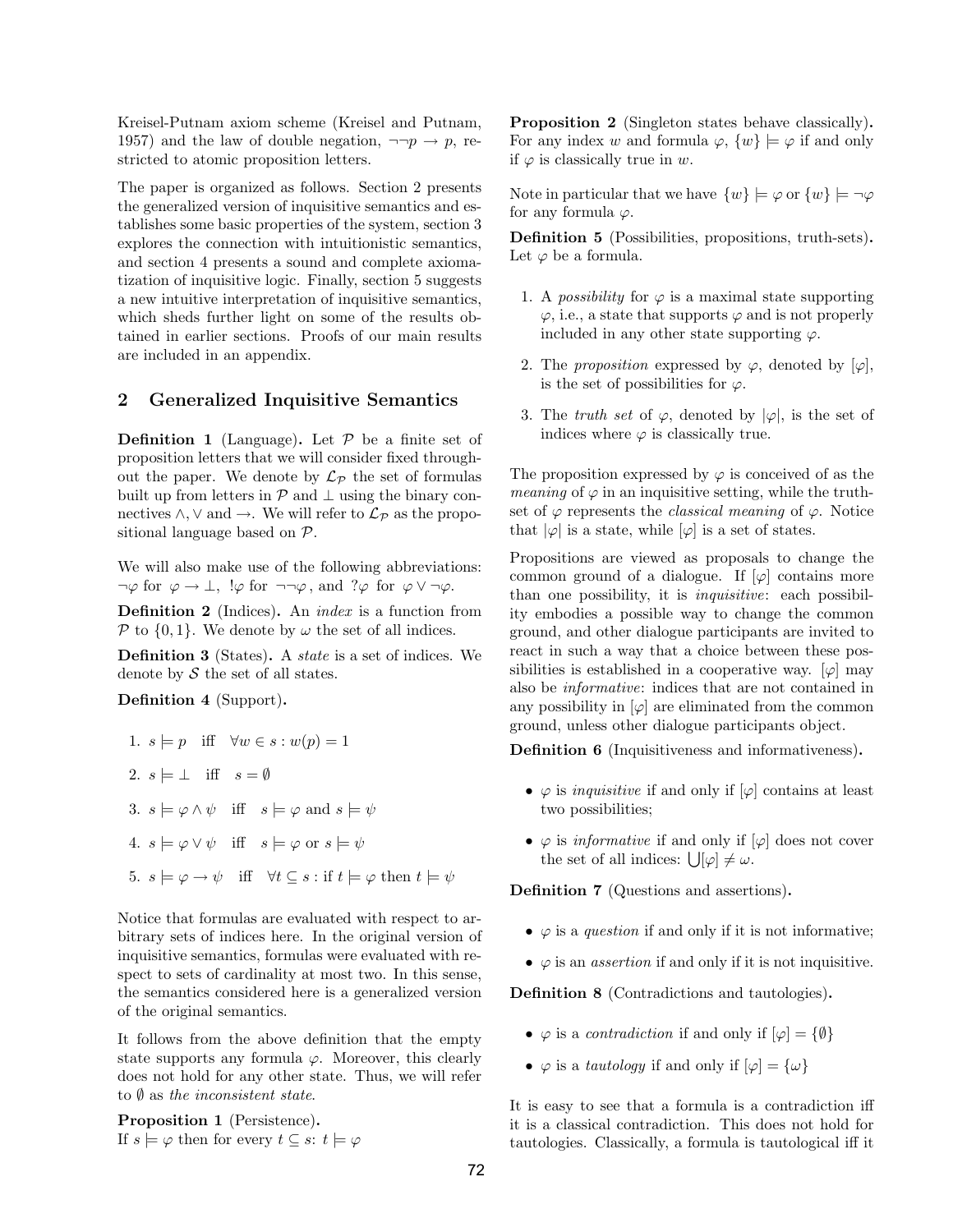is not informative. In the present system, a formula is tautological iff it is neither informative nor inquisitive. Classical tautologies may well be inquisitive. A prime example of this is the formula  $p \vee \neg p$ .

**Definition 9** (Equivalence). Two formulas  $\varphi$  and  $\psi$ are equivalent,  $\varphi \equiv \psi$ , if and only if  $[\varphi] = [\psi]$ .

It is easy to see that  $\varphi \equiv \psi$  if and only if  $\varphi$  and  $\psi$  are supported by the same states.

Proposition 3 (Characterization of questions). For any formula  $\varphi$ , the following are equivalent:

- 1.  $\varphi$  is a question
- 2.  $\varphi$  is a classical tautology
- 3.  $\neg \varphi$  is a contradiction
- 4.  $\varphi \equiv ?\varphi$

Proposition 4 (Characterization of assertions). For any formula  $\varphi$ , the following are equivalent:

- 1.  $\varphi$  is an assertion
- 2. for any two states s and t, if  $s \models \varphi$  and  $t \models \varphi$ , then  $s \cup t \models \varphi$
- 3.  $|\varphi| \models \varphi$
- 4.  $\varphi \equiv \frac{1}{\varphi}$
- 5.  $[\varphi] = {\{|\varphi|\}}$

Note that item 5 states that a formula is an assertion if and only if its meaning consists uniquely of its classical meaning. In this sense, assertions behave classically. The following proposition gives some sufficient syntactic conditions for a formula to be an assertion.

**Proposition 5.** For any propositional letter  $p$  and formulas  $\varphi, \psi$ :

- 1. p is an assertion;
- 2.  $\perp$  is an assertion;
- 3. if  $\varphi, \psi$  are assertions, then  $\varphi \wedge \psi$  is an assertion;
- 4. if  $\psi$  is an assertion, then  $\varphi \to \psi$  is an assertion.

Using this proposition inductively we obtain the following corollary showing that disjunction is the only source of non-classical, inquisitive behavior in our language: the disjunction-free fragment of the language behaves classically.

Corollary 1. Any disjunction-free formula is an assertion.

The informative content of a formula  $\varphi$  is embodied by  $\bigcup[\varphi]$  (indices that are not in  $\bigcup[\varphi]$  are eliminated from the common ground if no other dialogue participant objects). The following proposition guarantees that inquisitive semantics preserves the classical treatment of informative content.

**Proposition 6.** For any formula  $\varphi: \bigcup [\varphi] = |\varphi|$ .

Now let us look at some formulas that are inquisitive, and thus do not behave classically.

Example 1 (Disjunction). To see how the inquisitive treatment of disjunction differs from the classical treatment, consider figures 1(a) and 1(b) below. These pictures assume that  $P = \{p, q\}$ ; index 11 makes both  $p$  and  $q$  true, index 10 makes  $p$  true and  $q$  false, etcetera. Figure 1(a) depicts the classical meaning of  $p \vee q$ : the set of all indices that make either p or q, or both, true. Figure 1(b) depicts the proposition associated with  $p \vee q$  in inquisitive semantics. It consists of two possibilities. One possibility is made up of all indices that make  $p$  true, and the other of all indices that make q true. So  $p \vee q$  is inquisitive. It invites a response which is directed at chosing between two alternatives. On the other hand,  $p \vee q$  also excludes one index, namely the one that makes both  $p$  and  $q$ false. This illustrates two things: first, that  $p \vee q$  is informative, just as in the classical analysis, and second, that formulas can be both informative and inquisitive at the same time.



Figure 1: (a) the traditional picture of  $p \vee q$ , (b) the inquisitive picture of  $p \vee q$ , and (c) polar question ?*p*.

Example 2 (Polar questions). Figure 1(c) depicts the proposition expressed by  $?p$ , which—by definition abbreviates  $p \vee \neg p$ . As in the classical analysis, [?p] is not informative. But it is inquisitive: it invites a choice between two alternatives,  $p$  and  $\neg p$ . As such, it reflects the essential function of polar questions in natural language.

It should be emphasized that inquisitive semantics does not claim that disjunctive sentences in natural language are always inquisitive. Inquisitive semantics primarily introduces a new notion of meaning, which incorporates both informative and inquisitive content. Ultimately, such meanings should of course be associated with expressions in natural language. The present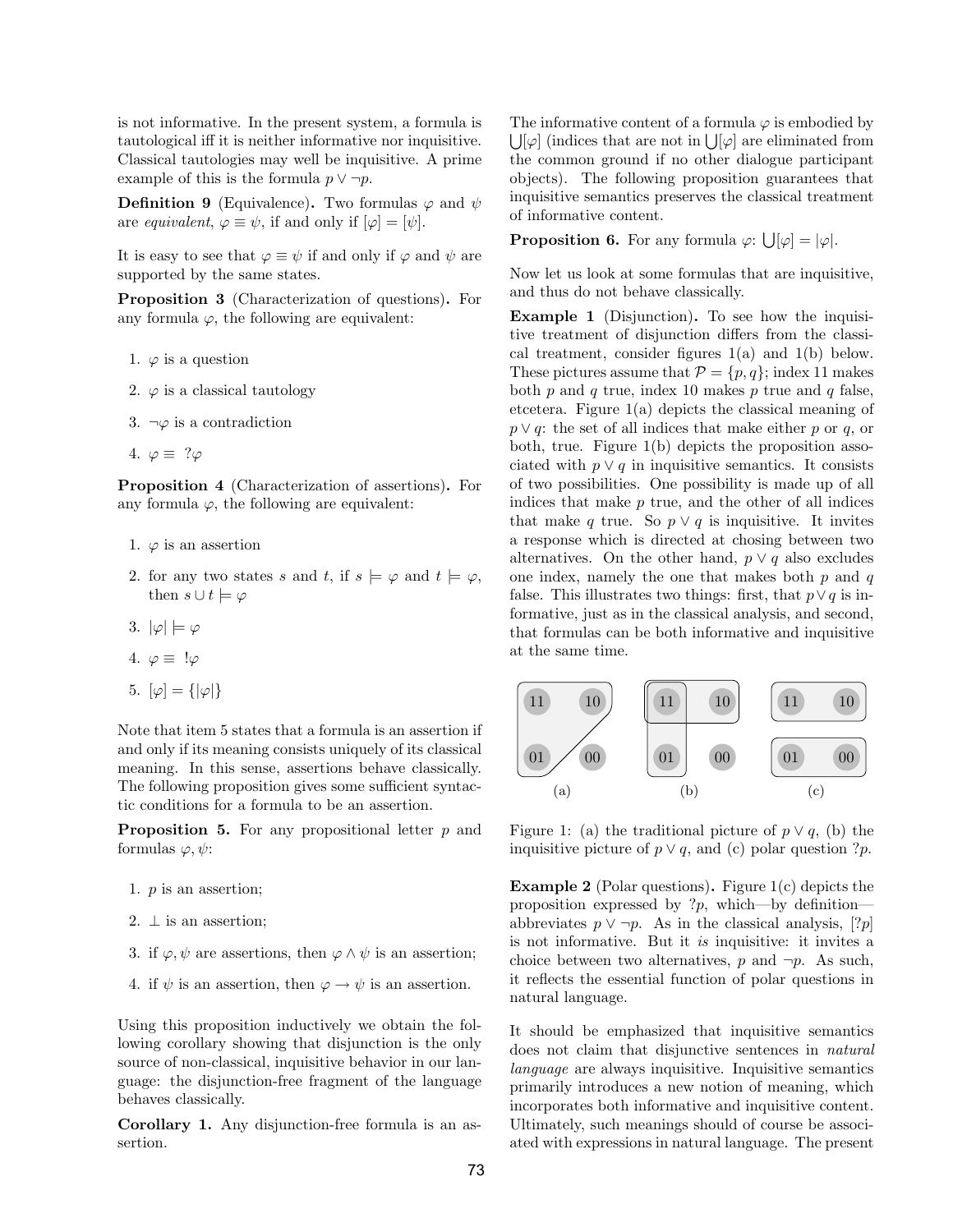system, which associates inquisitive meanings with expressions in the language of propositional logic, could be seen as a first step in this direction. A proof of concept. The treatment of natural language will evidently be much more intricate, and in particular, the interpretation of disjunction will be affected by several additional factors—including intonation (see, for instance, Groenendijk, 2008b).

We end this section with a definition of entailment and validity, and the logic InqL that inquisitive semantics gives rise to.<sup>1</sup>

Definition 10 (Entailment and validity). A set of formulas  $\Theta$  *entails* a formula  $\varphi$  in inquisitive semantics,  $\Theta \models_{\text{Ind}} \varphi$ , if and only if any state that supports all formulas in  $\Theta$  also supports  $\varphi$ . A formula  $\varphi$  is valid in inquisitive semantics,  $\models_{\mathsf{InqL}} \varphi$ , if and only if  $\varphi$  is supported by all states.

If no confusion arises, we will simply write  $\models$  instead of  $\models_{\mathsf{Inql}}$ . We will also write  $\psi_1, \ldots, \psi_n \models \varphi$  instead of  $\{\psi_1, \ldots, \psi_n\} \models \varphi$ . Note that, as expected,  $\varphi \equiv \psi$ iff  $\varphi \models \psi$  and  $\psi \models \varphi$ .

Definition 11 (Logic). Inquisitive logic, InqL, is the set of formulas that are valid in inquisitive semantics.

It is easy to see that a formula is valid in inquisitive semantics if and only if it is both a classical tautology and an assertion. In particular, InqL coincides with classical logic as far as assertions are concerned.

**Remark.** While lnqL is closed under the *modus po*nens rule, it is not closed under uniform substitution. For instance,  $\neg\neg p \rightarrow p \in \text{Inql}$  for all proposition letters, but  $\neg\neg(p \lor q) \rightarrow (p \lor q) \notin \text{Inql. We will return}$ to this feature of the logic in section 5.

## 3 Inquisitive Logic and Intuitionistic Kripke Models

This section explores the connection between inquisitive semantics and intuitionistic Kripke semantics.<sup>2</sup> Both can be conceived of in terms of information. In inquisitive semantics, a formula is evaluated with respect to a set of indices. An index assigns truth values to all atomic formulas. Atomic formulas can be thought of as names for atomic facts that may or may not obtain in the world. Thus, an index can be seen as a complete specification of which facts do and do not obtain in the world. In the common parlance of intensional logic, an index specifies a possible world. A state, then, specifies a set of possible worlds. Such a set of possible worlds can in principle be conceived of in many different ways. We take an epistemic perspective: we think of the possible worlds in a state s as those that are compatible with the information available in s. In this sense, states are conceived of as information states. Now, if s is a set of indices, conceived of as an information state, then subsets of s can be seen as possible future information states. Whether s supports a formula  $\varphi$  is partly defined in terms of these future information states.

In intuitionistic semantics, a formula is evaluated with respect to a point in a Kripke model, which can be also thought of as an information state. Each point may have access to some other points, which can be seen as future information states. Whether a point  $u$  in a model M satisfies a formula  $\varphi$  is again partly defined in terms of these future information states.

This informal analogy has a precise, formal counterpart: inquisitive semantics coincides with intuitionistic semantics on a suitable Kripke model.

Definition 12 (Kripke model for inquisitive semantics). The Kripke model for inquisitive semantics is the model  $M_I = \langle W_I, \supseteq, V_I \rangle$  where  $W_I := S - \{\emptyset\}$  is the set of all non-empty states and the valuation  $V_I$  is defined as follows: for any letter p,  $V_I(p) = \{s \in W_I | s \models p\}.$ 

Observe that  $M_I$  is an intuitionistic Kripke model:  $\supseteq$ is reflexive and transitive, and  $V_I$  is persistent.

Proposition 7 (Inquisitive support coincides with Kripke satisfaction on  $M_I$ ). For every formula  $\varphi$  and every non-empty state s we have:

$$
s \models \varphi \iff M_I, s \Vdash \varphi
$$

One consequence of this result is that all intuitionistic validities are also inquisitive validities:  $IPL \subseteq InqL$ . In order to obtain a more precise characterization of the relation between IPL and InqL we will distinguish three special properties of  $M_I$ , and show that  $\text{Inql}$  is the logic of the class of Kripke models defined by these three properties. This result will play a crucial role in the proof of the completeness theorem for InqL, which will be presented in section 4.

Now, what are the peculiar properties of  $M_I$ ? Let us start by analyzing the properties of the underlying frame  $F_I := \langle W_I, \supseteq \rangle$ . One striking aspect of  $F_I$  is that any point in it can see an endpoint. We will call frames with this property E-SATURATED. The mnemonic is that such frames have enough endpoints.

**Notation.** If  $F = (W, R)$  is a Kripke frame and s is a point in  $F$ , we denote by  $E<sub>s</sub>$  the set of terminal

<sup>&</sup>lt;sup>1</sup>For more basic properties of the system, including some normal form and expressive completeness results, we refer to (Ciardelli, 2008).

<sup>2</sup>The ideas laid out below were partly inspired by (van Benthem, 2008) and (Groenendijk, 2008a).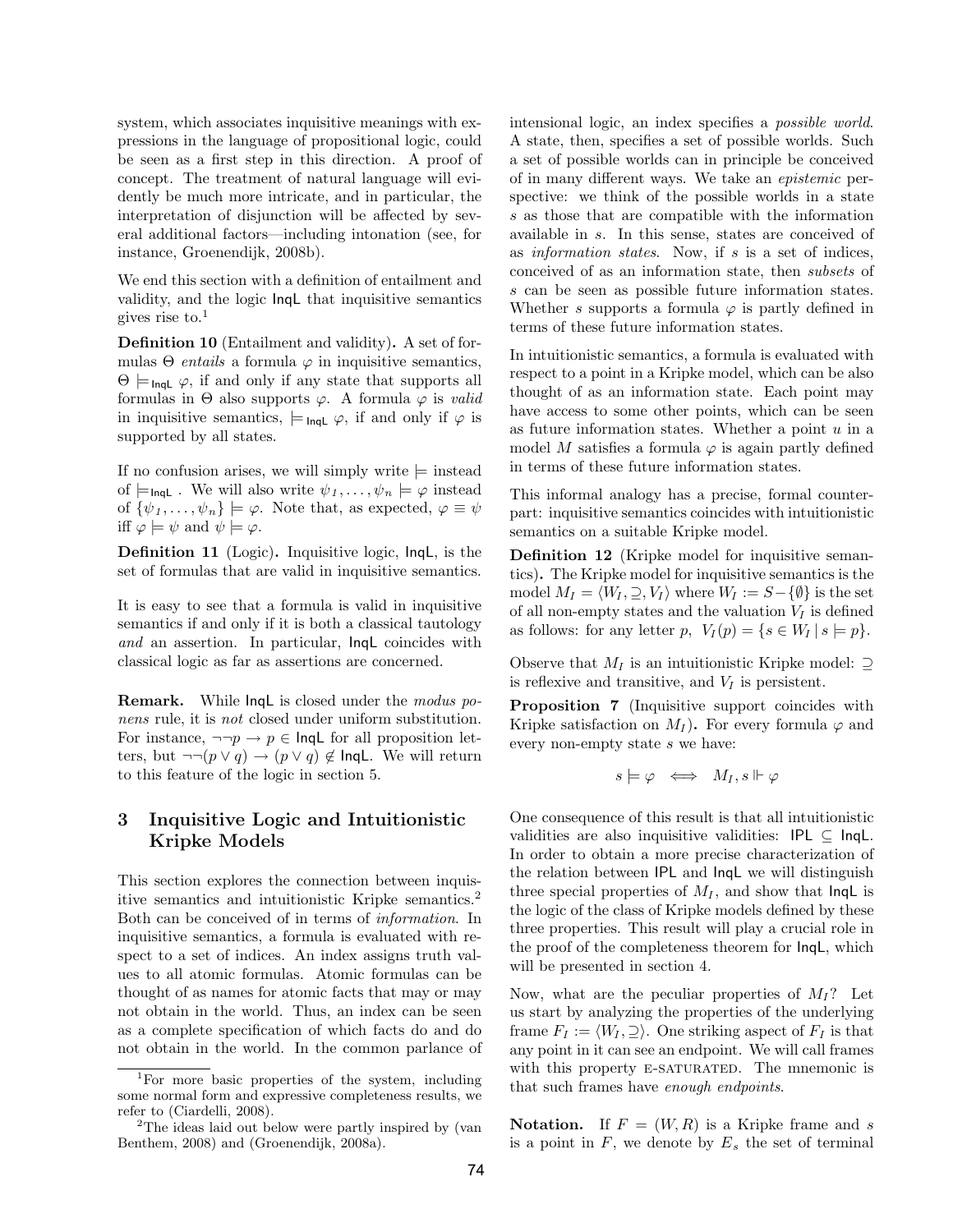successors of s, that is,  $E_s = \{t \in W \mid sRt \& t \text{ is an }$ endpoint}.

**Definition 13** (E-saturation). A frame  $F = (W, R)$ is E-SATURATED iff for any point  $s \in W$ ,  $E_s \neq \emptyset$ .

A second striking feature of  $F_I$  is the following: if s is a point in  $F_I$  and  $E_*$  is a nonempty set of terminal successors of s, then there is always a "mediating point" t which is a successor of s and has precisely  $E_*$ as its set of terminal successors. We will call frames with this property I-SATURATED; the mnemonic is that i-saturated frames have enough intermediate points.

**Definition 14** (I-saturation). A Kripke frame  $F =$  $(W, R)$  is I-SATURATED in case for any  $s \in W$  and any nonempty  $E_* \subseteq E_s$  there is a successor t of s with  $E_* = E_t$ .

One way of interpreting I-SATURATION is as follows. An endpoint in a Kripke model always satisfies either  $p \text{ or } \neg p$ , for all atomic formulas. Thus, an endpoint specifies a possible world, and we may think of  $E_s$  as the set of possible worlds that are compatible with the information available in s.

In an I-SATURATED frame, the worlds that are considered possible at a certain point are always taken to be independent from one another: each of them can be excluded independently from the others. Any possible world is taken to differ from all the others in some "observable way": there is always some piece of information that has the effect of ruling out that possible world while keeping all the others.

In frames that are not I-SATURATED, possible worlds may be entangled, in the sense that the exclusion of some of them forces the exclusion of others.

This is illustrated by the tripod frame in figure 2. The worlds considered possible at  $u$  are  $v$ ,  $w$ , and  $z$ . But none of these worlds can be excluded independently. For instance, any piece of information that excludes z must also exclude either  $v$  or  $w$ .



Figure 2: Tripod.

Definition 15 (Saturated frames). We say that a Kripke frame  $F = (W, R)$  is saturated in case it is both e-saturated and i-saturated.

Now let us turn to a special feature of the valuation function  $V_I$  of the model  $M_I$ . Consider a point s in a Kripke model where neither p nor  $\neg p$  is satisfied. We could say that  $p$  is undecided at this point. Now, in intuitionistic models, p can only be undecided at some point s if there is a successor of s that satisfies p. But there does not have to be a successor of s that satisfies  $\neg p$ . For instance, in the tripod frame in

figure 2, p could be satisfied in all the endpoints, but still be undecided at u.

In  $M_I$ , this situation never occurs. If p is undecided at s, there is always a successor of s that satisfies  $\neg p$ . We say that models with this property *ground* undecidedness about atomic formulas.

Definition 16 (Grounded models). We say that a Kripke model  $M = (W, R, V)$  is grounded in case for any  $s \in W$  such that  $M, s \not\models p$ , there is a successor t of s with  $M, t \Vdash \neg p$ .

It should be emphasized that grounded models do not necessarily ground undecidedness about complex formulas. For instance,  $p \vee q$  may well be undecided even though  $\neg(p \lor q)$  is not satisfied at any future point.

Definition 17 (Saturated models). We say that a Kripke model  $M = (W, R, V)$  is saturated in case it is grounded and its underlying frame  $(W, R)$  is saturated.

Saturated models are models that resemble  $M_I$  in certain ways. Obviously  $M_I$  itself is a saturated model. The following result states that  $M_I$  is the "most general" saturated model, in the sense that any situation arising in a saturated model is already present in  $M_I$ . A proof of this proposition is included in appendix A.1.

Proposition 8. For any saturated intuitionistic Kripke model  $M = (W, R, V)$ , there is a p-morphism  $\eta$  from M to  $M_I$ .

In order to compare inquisitive entailment and validity with intuitionistic entailment and validity w.r.t. saturated models, we need the following definitions.

Definition 18 (Entailment and validity). A set of formulas  $\Theta$  SAT-*entails* a formula  $\varphi$ ,  $\Theta$   $\models$  <sub>SAT</sub>  $\varphi$ , if and only if every point in every saturated intuitionistic Kripke model that satisfies all formulas in  $\Theta$  also satsifies  $\varphi$ . A formula  $\varphi$  is SAT-valid,  $\models_{SAT} \varphi$ , if and only if  $\varphi$  is satisfied by every point in every saturated intuitionistic Kripke model.

Definition 19 (Logic). The logic of saturated intuitionistic Kripke models, SAT, is the set of all formulas that are SAT-valid.

We are now ready to state our first main theorem. A proof of this theorem is included in appendix A.2.

Theorem 1 (Correspondence theorem). For any set of formulas  $\Theta$  and any formula  $\varphi$ :

 $\Theta \models_{\textsf{Inql}} \varphi \iff \Theta \models_{\textsf{SAT}} \varphi$ 

Corollary.  $InqL = SAT$ .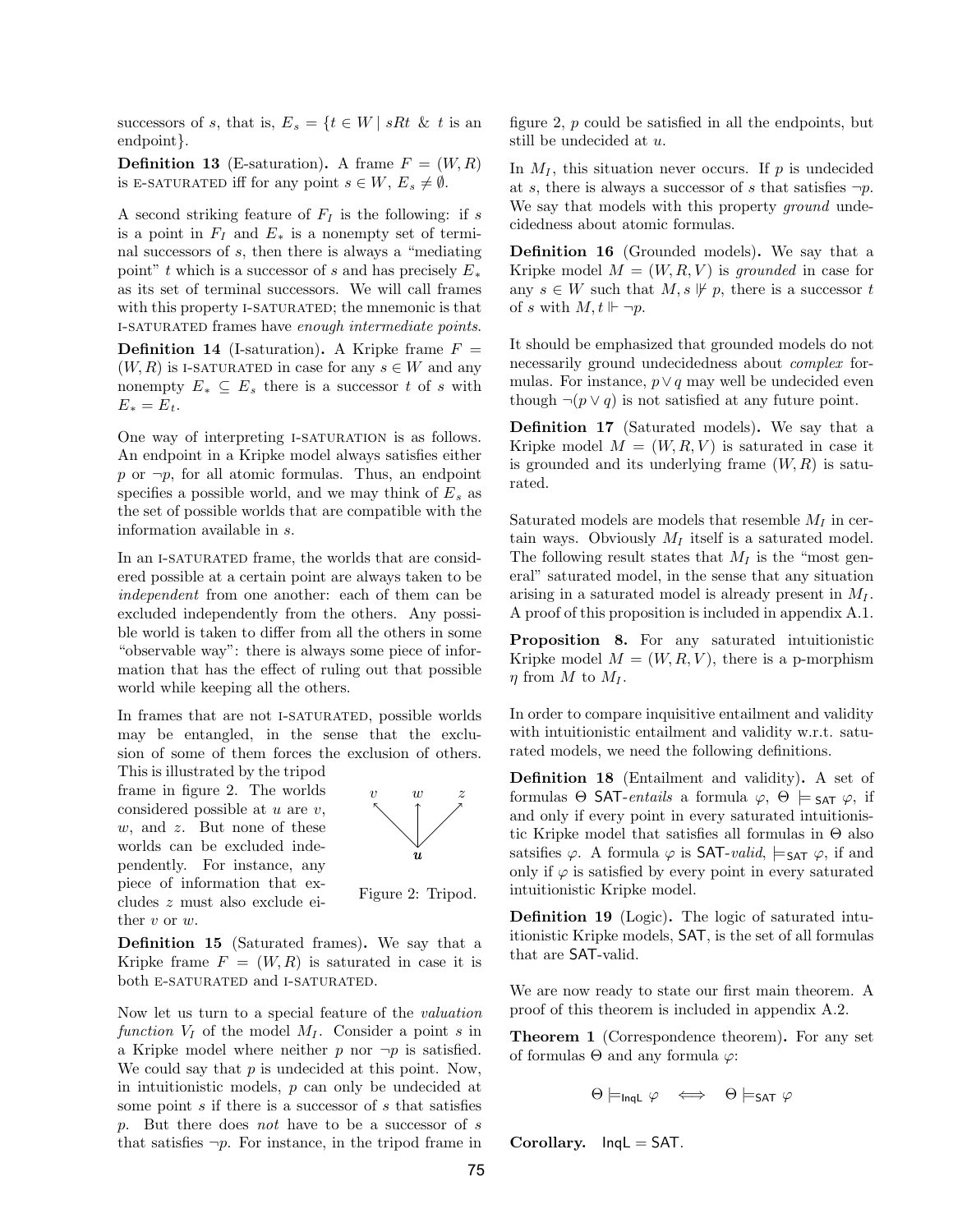## 4 Axiomatization of Inquisitive Logic

In this section we establish our second main result: a sound and complete axiomatization of InqL. The axiomatization is obtained from an axiomatization for intuitionistic logic by adding two well-known axiom schemes. First, the law of double negation,  $\neg \neg p \rightarrow p$ , for all proposition letters  $p$ . This axiom scheme characterizes the class of grounded intuitionistic Kripke models. Therefore, we will refer to it as G. The second ingredient of our axiomatization is the Kreisel-Putnam axiom scheme (Kreisel and Putnam, 1957), to which we will refer as KP.

Definition 20 (The system GKP). The system GKP is obtained by adding the following axiom schemes to any sound and complete Hilbert-style system for intuitionistic logic that has modus ponens as its only inference rule.

**G** 
$$
\neg\neg p \rightarrow p
$$
 (for any atomic formula  $p \in P$ )  
\n**KP**  $(\neg \varphi \rightarrow \psi \lor \chi) \rightarrow (\neg \varphi \rightarrow \psi) \lor (\neg \varphi \rightarrow \chi)$   
\n(for all formulas  $\varphi, \psi, \chi \in \mathcal{L}_{\mathcal{P}}$ )

We write  $\Theta \vdash_{GKP} \varphi$  if and only if  $\varphi$  can be derived from Θ in the system gkp.

We are now ready to state our second main theorem. A proof of this theorem is included in appendix A.3.

Theorem 2 (Completeness theorem). For any set of formulas  $\Theta$  and any formula  $\varphi$ :

$$
\Theta \vdash_{\mathsf{GKP}} \varphi \iff \Theta \models_{\mathsf{InqL}} \varphi
$$

Corollary. GKP axiomatizes InqL.

## 5 An Intuitive Interpretation of Inquisitive Support

Inquisitive semantics is motivated by conceptual ideas about information exchange through conversation. The link between these ideas and the formal semantics is established at the level of propositions. However, propositions are defined indirectly, through the notion of support. In this section we suggest an intuitive interpretation of this basic notion of support, which allows for a new perspective on the semantics and the associated logic, and in particular on some of the observations made in previous sections.

We have already seen that states in inquisitive semantics can be conceived of as information states. Now, traditionally an information state s is taken to support a formula  $\varphi$  iff  $\varphi$  is true in all possible worlds that are compatible with the information available in s. In other words,  $s \models \varphi$  iff it follows from the information available in s that  $\varphi$  is true.

In inquisitive semantics,  $s \models \varphi$  means something slightly different. It does not only require that the information available in s determines that  $\varphi$  is true, but also that it determines how  $\varphi$  is realized.

The underlying idea is that a formula can be realized in different ways. For instance,  $p \vee q$  can be realized because  $p$  is realized or because  $q$  is realized. Thus, in order to know how  $p \vee q$  is realized, one must either know that  $p$  is realized, or that  $q$  is realized.

Atomic formulas are a special case. They can only be realized in one way: the atomic fact that they name must obtain. This special character of atomic formulas explains the fact that inquisitive logic is not—and should not be—closed under uniform substitution (see the final remark of section 2).

This intuitive interpretation of inquisitive support also clarifies the relation between inquisitive logic on the one hand, and classical and intuitionistic logic on the other. Inquisitive logic resembles classical logic in that it is concerned with truth rather than with provability: when it comes to atomic formulas, we just have to go "out there" and check. However, when it comes to complex formulas, inquisitive logic behaves like intuitionistic logic in requiring a justification (proof) for  $\varphi$  in terms of justifications (proofs) for subformulas of  $\varphi.$ 

The different ways in which a formula  $\varphi$  may be realized are mirrored by the possibilities for  $\varphi$ . A possibility for  $\varphi$  is a maximal state in which  $\varphi$  is known to be realized in one particular way. In other words, all states in which  $\varphi$  is known to be realized in the same way, are included in the same possibility. So every possible way in which  $\varphi$  may be realized corresponds with a possibility for  $\varphi$ , and vice versa.

In the light of this new interpretation, the conversational effect of an utterance can be rephrased as follows. An utterance of  $\varphi$  provides the information that  $\varphi$  is true and it raises the issue *how*  $\varphi$  is realized.

### Acknowledgements

We are very grateful to Jeroen Groenendijk, Dick de Jongh, and Salvador Mascarenhas for much inspiration and discussion, and to three anonymous referees for useful feedback.

## References

Balogh, K. (2009). Theme with variations. Forthcoming PhD thesis.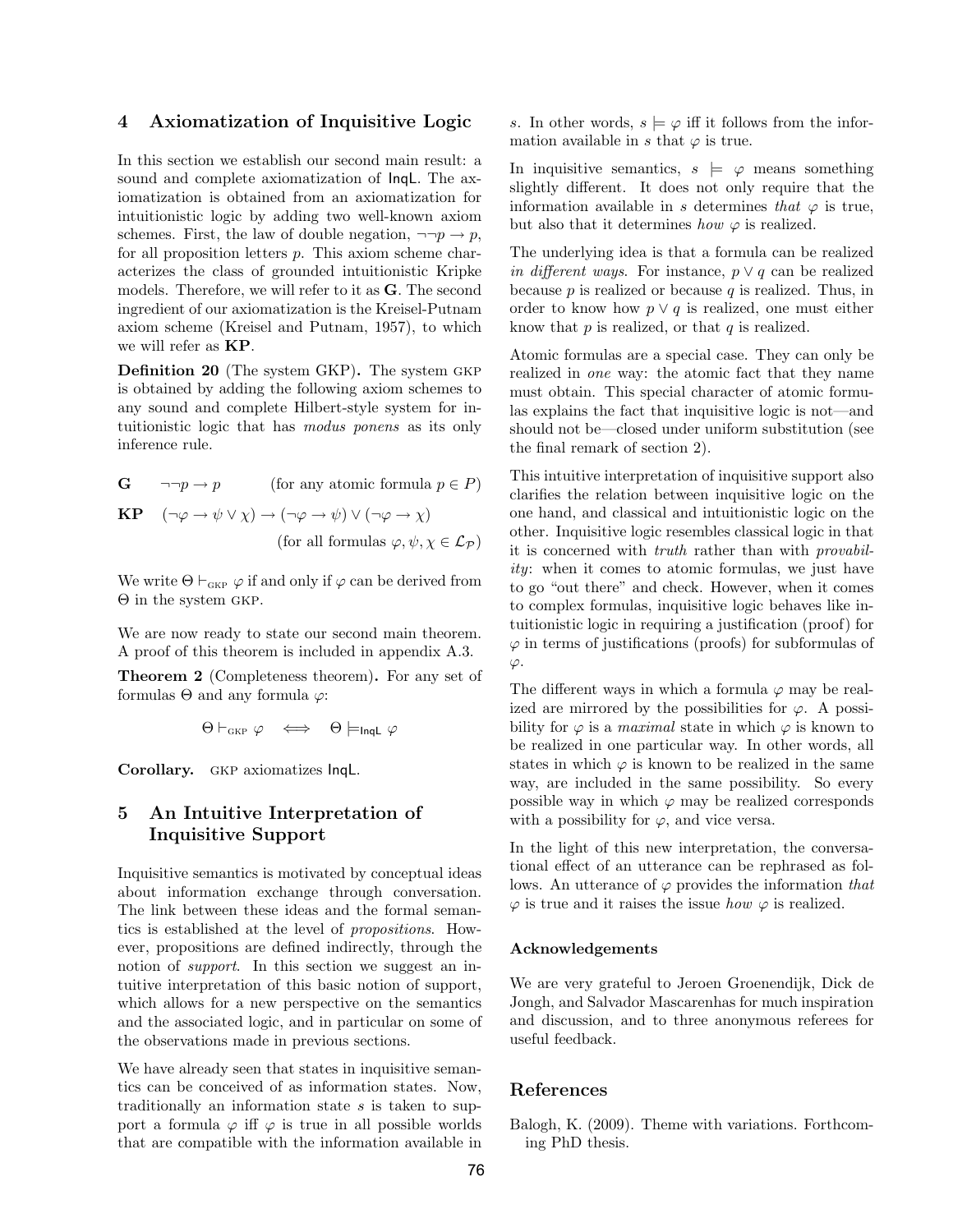- Ciardelli, I. (2008). A generalized inquisitive semantics. Term Paper, University of Amsterdam.
- Ciardelli, I., Groenendijk, J., and Roelofsen, F. (2009). Might and free choice in inquisitive semantics. Accepted by Semantics and Linguistic Theory.
- Groenendijk, J. (2008a). Inquisitive semantics and dialogue management. ESSLLI course notes, www.illc.uva.nl/inquisitive-semantics.
- Groenendijk, J. (2008b). Inquisitive semantics: Two possibilities for disjunction. In P. Bosch, D. Gabelaia, and J. Lang, editors, Seventh International Tbilisi Symposium on Language, Logic, and Computation. Springer-Verlag.
- Groenendijk, J. and Roelofsen, F. (2009). Inquisitive semantics and pragmatics. In Proceedings of the ILCLI International Workshop on Semantics, Pragmatics, and Rhetoric. University of the Basque Country Press.
- Kreisel, G. and Putnam, H. (1957). Eine Unableitbarkeitsbeweismethode für den intuitionistischen Aussagenkalkül. Archiv für Mathematische Logik und Grundlagenforschung, 3, 74–78.
- Kripke, S. (1965). Semantical analysis of intuitionistic logic I. In J. Crossley and M. Dummett, editors, Formal systems and recursive functions, pages 92– 130. North-Holland, Amsterdam.
- Mascarenhas, S. (2008). Inquisitive semantics and logic. Manuscript, University of Amsterdam.
- Mascarenhas, S. (2009). Inquisitive semantics and logic. Forthcoming Master Thesis, University of Amsterdam.
- Sano, K. (2008). Sound and complete tree-sequent calculus for inquisitive logic. Manuscript, Kyoto University. To appear in the proceedings of the  $16^{th}$ Workshop on Logic, Language, Information, and Computation.
- Stalnaker, R. (1978). Assertion. Syntax and Semantics, 9, 315–332.
- van Benthem, J. (2008). The information in intuitionistic logic. Manuscript, University of Amsterdam. To appear in Synthese.

## A Proofs of Main Theorems

## A.1 Proof of proposition 8

Let  $M = (W, R, V)$  be a saturated Kripke model. For any endpoint  $e$  of  $M$ , denote by  $\delta_e$  the index defined by:  $\delta_e(p) = 1 \iff e \in V(p)$ .

Define the map  $\eta: W \to W_I$  as follows: for any  $a \in W$ ,  $\eta(a) = \{\delta_e \mid e \in E_a\}.$ 

In the first place, since  $M$  is E-SATURATED for any  $a \in W$  we have  $E_a \neq \emptyset$  and so  $\eta(a) \neq \emptyset$ ; this insures that indeed  $\eta(a) \in W_I$ , so that the map  $\eta$  is welldefined. It remains to check that  $\eta$  is indeed a pmorphism. Fix any  $a \in W$ :

• Propositional Letters. Take any propositional letter p. If  $M, a \Vdash p$ , then by persistence we have  $M, e \Vdash p$  for any  $e \in E_a$ ; this implies  $i(p) = 1$ for any index  $i \in \eta(a)$  and so  $\eta(a) \models p$ , whence  $M_I, \eta(a) \Vdash p.$ 

Conversely, suppose  $M, a \not\models p$ . Then since the model  $M$  is grounded, there must be a successor b of a with  $M, b \Vdash \neg p$ . Exploiting again the fact that M is E-SATURATED we can find  $e \in E_b$ , and by persistence it must be  $M, e \Vdash \neg p$ , whence  $\delta_e(p) = 0$ . But by the transitivity of R we also have  $e \in E_a$ , so  $\delta_e \in \eta(a)$ : thus  $\eta(a) \not\models p$ , whence  $M_I, \eta(a) \not\Vdash p.$ 

- Forth Condition. Suppose  $aRb$ : then since our accessibility relation is transitive,  $E_a \supseteq E_b$ .
- Back Condition. Suppose  $\eta(a) \supseteq t$ : we must show that there is some successor  $b$  of  $a$  such that  $\eta(b) = t.$

Now, since  $t \subseteq \eta(a)$ , every index  $i \in t$  is of the form  $\delta_{e_i}$  for some terminal successor  $e_i$  of a.

Now, let  $E_* := \{e_i \mid i \in t\}$ : since  $E_* \subseteq E_a$  and M is I-SATURATED, there is a successor  $b$  of  $a$  with  $E_b = E_*$ . We have:  $\eta(b) = \{\delta_e | e \in E_*\}$  $\{\delta_{e_i} | i \in t\} = \{i | i \in t\} = t$ . So we have found a successor b of a with the required properties.  $\Box$ 

#### A.2 Proof of theorem 1

Suppose  $\Theta \not\models_{\mathsf{Inql}} \varphi$ . Then there is some state s such that  $s \models \theta$  for any  $\theta \in \Theta$  but  $s \not\models \varphi$ . Now, s must be non-empty, because the empty state supports everything. So by proposition 7 we have  $M_I, s \Vdash \theta$  for all  $\theta \in \Theta$  but  $M_I, s \not\models \varphi$ . Since  $M_I$  is a saturated model, this shows that  $\Theta \not\models_{\mathsf{SAT}} \varphi$ .

Conversely, suppose  $\Theta \not\models s_{AT} \varphi$ . This means that, for some saturated intuitionistic Kripke model M and some point a in M we have  $M, a \Vdash \theta$  for all  $\theta \in \Theta$ , while  $M, a \not\Vdash \varphi$ .

Now, according to proposition 8 there is a p-morphism  $\eta: M \to M_I$ : since satisfaction is invariant under pmorphisms, we have  $M_I, \eta(a) \Vdash \theta$  for all  $\theta \in \Theta$ , while  $M_I, \eta(a) \not\Vdash \varphi.$ 

Hence, by proposition 7 we have  $\eta(a) \models \theta$  for all  $\theta \in \Theta$ but  $\eta(a) \not\models \varphi$ , which shows that  $\Theta \not\models_{\text{IndL}} \varphi$ . The proof of theorem 1 is thus complete.  $\Box$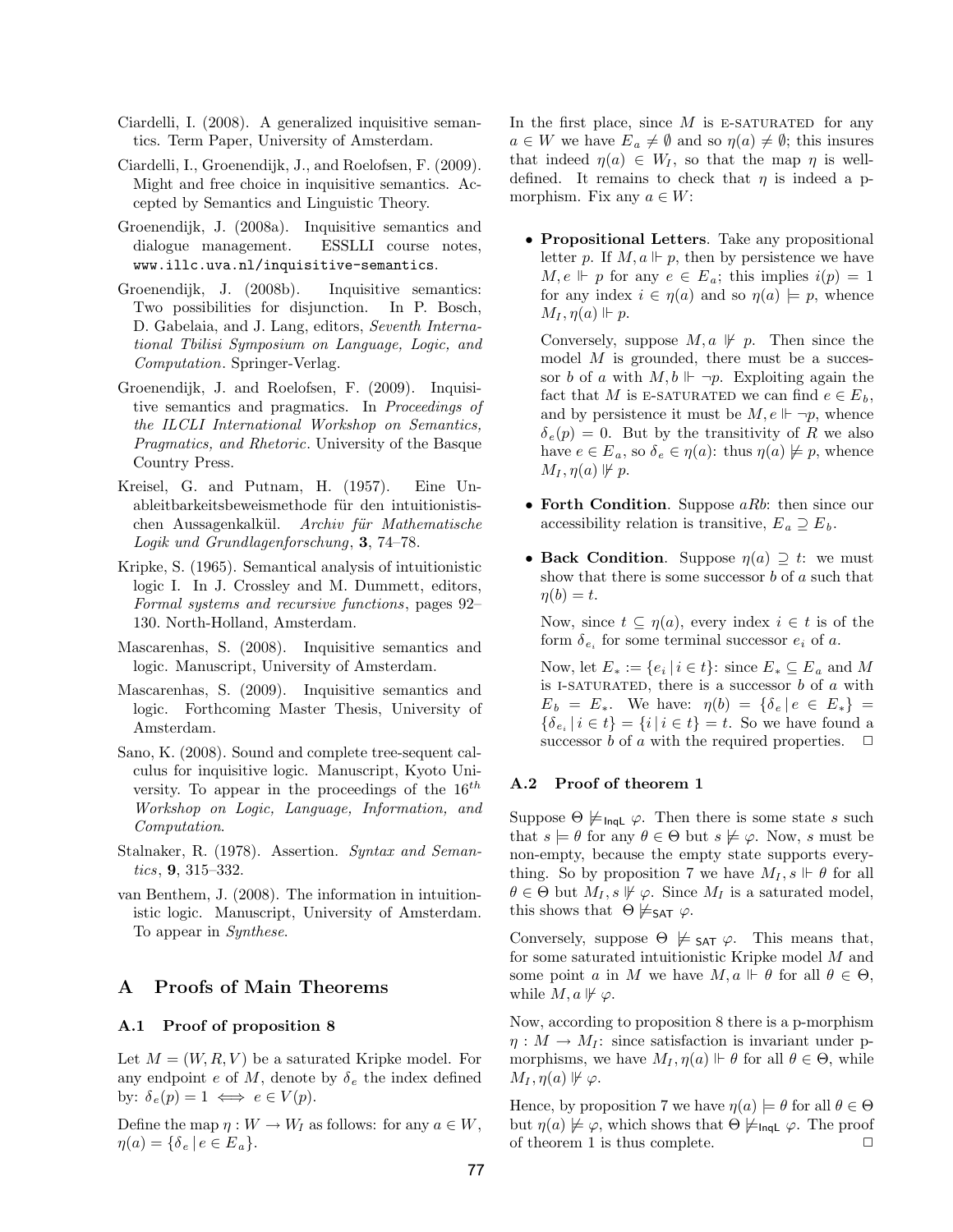#### A.3 Proof of theorem 2

Let us start with soundness.

**Lemma 1** (Soundness). For any set of formulas  $\Theta$  and any formula  $\varphi$ , if  $\Theta \vdash_{GKP} \varphi$  then  $\Theta \models_{\mathsf{Inql}} \varphi$ .

**Proof.** Suppose  $\Theta \vdash_{GKP} \varphi$ : this means that there is a derivation of  $\varphi$  from formulas in  $\Theta$ , axioms of intuitionistic logic and instances of G and KP which uses modus ponens as only inference rule.

In order to see that  $\Theta \models_{\mathsf{Inql}} \varphi$ , let s be any state which supports all formulas in  $\Theta$ . It follows from theorem 1 that s supports any axiom of intuitionistic logic. Moreover, it is obvious by the semantics of implication that the set of formulas which are supported by  $s$  is closed under modus ponens. So, lemma 1 will be proved if we can show that s supports any instance of G and KP.

As for **G**, consider a substate  $t \subseteq s$ . If  $t \not\models p$ , then there must be an index  $v \in t$  such that  $v(p) = 0$ ; by the classical behaviour of singletons this means that  $\{v\} \models \neg p$ . Since  $\{v\} \subseteq t$ , this implies  $t \not\models \neg \neg p$ . By contraposition, this shows that for any substate  $t \subset s$ , if  $t \models \neg \neg p$  then  $t \models p$ , which means precisely that  $s \models \neg \neg p \rightarrow p.$ 

Now, consider an instance  $(\neg \psi \rightarrow \chi \lor \xi) \rightarrow (\neg \psi \rightarrow \chi \circ \psi)$  $(\chi) \vee (\neg \psi \rightarrow \xi)$  of the scheme **KP**. Suppose towards a contradiction that s does not support this formula. Then there must be a substate  $t \subseteq s$  such that  $t \models$  $\neg \psi \to \chi \vee \xi$  but  $t \not\models \neg \psi \to \chi$  and  $t \not\models \neg \psi \to \xi$ .

The fact that  $t \not\models \neg \psi \rightarrow \chi$  implies that there is a substate  $u \subseteq t$  with  $u \models \neg \psi$  but  $u \not\models \chi$ ; similarly, since  $t \not\models \neg \psi \rightarrow \xi$  there is  $u' \subseteq t$  with  $u' \models \neg \psi$  but  $u' \not\models \xi$ .

According to proposition 5,  $\neg \psi$  is an assertion, so by proposition 4 we have  $u \cup u' \models \neg \psi$ . But  $u \cup u'$  cannot support  $\chi$ , otherwise by persistency we would have  $u \models \chi$ , which is not the case; similarly,  $u \cup u'$  cannot support  $\xi$ , and thus also  $u \cup u' \not\models \chi \vee \xi$ .

But since  $u \subseteq t$  and  $u' \subseteq t$  we have  $u \cup u' \subseteq t$ : this shows that  $t \not\models \varphi \rightarrow \chi \vee \xi$ , contrarily to assumption. This yields the required contradiction and completes the proof of the lemma.  $\Box$ 

We can now turn to completeness. We will prove completeness via the construction of a canonical model for gkp.

Definition 21. Let  $\Theta$  be a set of formulas.

1. We say that  $\Theta$  is a GKP $-theory$  if it is closed under deduction in GKP, that is: for any  $\varphi$ , if  $\Theta \vdash_{GKP} \varphi$ , then  $\varphi \in \Theta$ .

- 2. We say that  $\Theta$  has the *disjunction property* if whenever a formula  $\varphi \vee \psi$  is in  $\Theta$ , at least one of  $\varphi, \psi$  is in  $\Theta$ .
- 3. We say that  $\Theta$  is GKP-consistent, or simply consistent, in case  $\Theta \not\vdash_{\text{GKP}} \bot$ .
- 4. We say that  $\Theta$  is *complete* in case for any formula  $\varphi$ , exactly one of  $\varphi, \neg \varphi$  is in  $\Theta$ .

We have the usual Lindenbaum-type lemma:

**Lemma 2.** If  $\Theta \not\vdash_{\text{GKP}} \varphi$ , then there is a consistent  $GKP-theory \Gamma$  with the disjunction property such that  $\Theta \subseteq \Gamma$  and  $\varphi \notin \Gamma$ .

**Proof.** Let  $(\psi_n)_{n \in \omega}$  be an enumeration of all formulae. Define:

$$
\Gamma_0 = \Theta
$$
\n
$$
\Gamma_{n+1} = \begin{cases}\n\Gamma_n \cup {\psi_n} & \text{if } \Gamma_n \cup {\psi_n} \nvdash \varphi \\
\Gamma_n & \text{otherwise}\n\end{cases}
$$
\n
$$
\Gamma = \bigcup_{n \in \omega} \Gamma_n
$$

Obviously, Θ ⊆ Γ. It is immediate to check that by induction that for any  $n, \Gamma_n \not\vdash \varphi$ , whence  $\Gamma \not\vdash \varphi$  and in particular  $\varphi \notin \Gamma$ .

Moreover,  $\Gamma$  is an GKP-theory. For, suppose  $\psi_n \notin$ Γ: then  $\psi_n \notin \Gamma_{n+1}$ , which is only possible in case  $\Gamma_n \cup {\psi_n} \vdash \varphi$ ; but then also  $\Gamma \cup {\psi_n} \vdash \varphi$ : therefore Γ  $\forall$   $\psi_n$ , since otherwise it would follow Γ  $\vdash \varphi$ , which is not the case.

Finally, Γ has the disjunction property. For, suppose  $\psi, \psi'$  are not in Γ. This implies that  $\Gamma \cup {\psi} \vdash \varphi$ and  $\Gamma \cup {\psi'}$   $\vdash \varphi$ ; but then also  $\Gamma \cup {\psi \vee \psi'}$   $\vdash \varphi$ : this entails  $\psi \vee \psi' \notin \Gamma$ , since otherwise we would have  $\Gamma \vdash \varphi$ , which is not the case.  $\Box$ 

Definition 22. The *canonical model for* GKP is the model  $M_{\text{GKP}} = (W_{\text{GKP}}, \subseteq, V_{\text{GKP}})$ , where:

- $W_{GKP}$  is the set of all consistent GKP−theories with the disjunction property;
- for any propositional letter p,  $V_{GKP}(p) = \{\Gamma \in$  $W_{\text{GKP}} | p \in \Gamma$ .

Note that  $\subseteq$  is reflexive and transitive and that the valuation  $V_{\text{GKP}}$  is persistent, whence  $M_{\text{GKP}}$  is an intuitionistic Kripke model. As customary in this sort of proofs, the next step is to prove the truth lemma, stating that for all points in the canonical model, truth coincides with membership.

**Lemma 3** (Truth Lemma). For all formulas  $\varphi$  and points  $\Gamma \in W_{\text{GKP}}$  we have  $M_{\text{GKP}}, \Gamma \Vdash \varphi \iff \varphi \in \Gamma$ .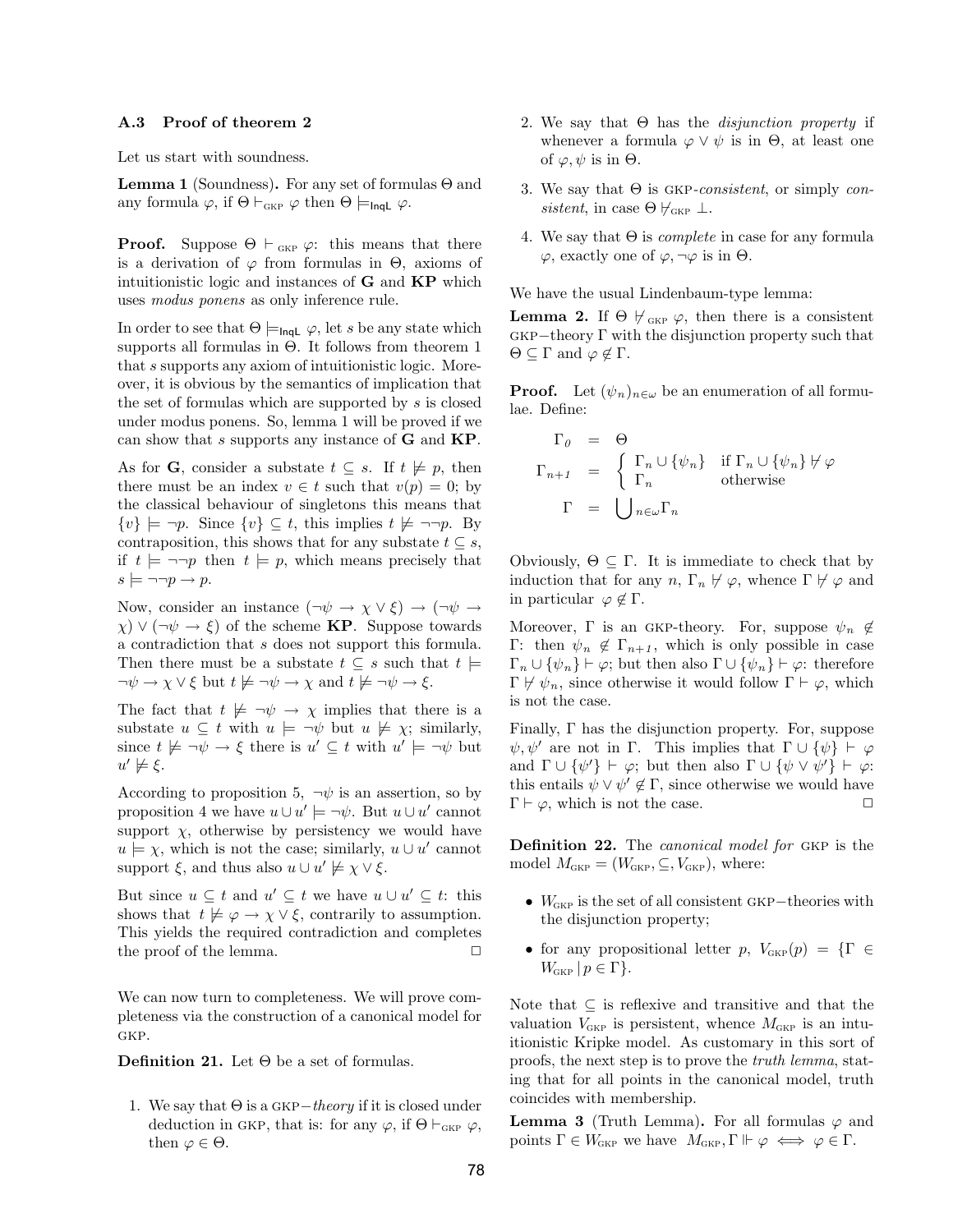**Proof.** By induction on  $\varphi$ , using lemma 2 in the inductive step for implication.  $\Box$ 

Since, according to theorem 1, InqL is the logic of saturated Kripke models, in order for  $M_{\text{GKP}}$  to be of any use as a countermodel we have to show that it is in fact saturated. However, in order to do so we first need some properties of the canonical model.

**Lemma 4** (Endpoints of  $M_{GKP}$ ).

- 1. The endpoints of  $M_{GKP}$  are precisely the complete theories.
- 2. For any two endpoints  $\Delta, \Delta'$  in  $M_{GKP}$ , if  $\Delta$  and  $\Delta'$  contain the same propositional letters, then  $\Delta = \Delta'$ .
- 3. For any endpoint  $\Delta$  there is a formula  $\gamma_{\Delta}$  such that for all endpoints  $\Delta'$ ,  $\Delta' \Vdash \gamma_{\Delta} \iff \Delta' = \Delta$ .

### Proof.

1. Let Γ be a complete theory: it is clear that Γ is a consistent gkp-theory with the disjunction property. It remains to see that  $\Gamma$  is an endpoint of  $M_{\text{GKP}}$ . Suppose towards a contradiction that  $\Gamma \subsetneq \Gamma'$  for some  $\Gamma' \in W_{GKP}$ . Take  $a \gamma \in \Gamma' - \Gamma$ ; since  $\gamma \notin \Gamma$ ,  $\neg \gamma \in \Gamma \subseteq \Gamma'$ . But then  $\Gamma'$  contains both  $\gamma$  and  $\neg \gamma$  and so it is inconsistent, which contradicts  $\Gamma' \in W_{\text{GKP}}$ .

Conversely, let  $\Gamma$  be an endpoint of  $M_{\text{GKP}}$ . Consider any formula  $\varphi$ ; since  $\Gamma$  is consistent, at most one of  $\varphi$  and  $\neg \varphi$  can be in  $\Gamma$ .

Moreover, suppose towards a contradiction that neither  $\varphi$  nor  $\neg \varphi$  were in Γ; then  $\Gamma \cup {\varphi}$  would be consistent and could therefore be extended (by lemma 2) to a point Γ' of  $M_{GKP}$ . But then we would have  $\Gamma \subsetneq \Gamma'$ , so  $\Gamma'$  would be a successor of Γ different from Γ, contradicting the fact that Γ is an endpoint. Thus exactly one of  $\varphi, \neg \varphi$  is in  $\Gamma$ , and by the generality of  $\varphi$  this means that  $\Gamma$  is a complete theory.

2. It is easy to check by induction that complete theories behave classically, in the sense that for any  $\varphi$ , whether  $\varphi$  is forced at  $\Delta$  is determined truthfunctionally in the classical way by which propositional letters are true at  $\Delta$ .

By the truth lemma, this means that if  $\Delta$  and  $\Delta'$ contain the same atoms, then  $\Delta = \Delta'$ .

3. For any endpoint  $\Delta \in W_{GKP}$ , we let  $\gamma_{\Delta} :=$  $\bigwedge_{p\in P}\delta_p^{\Delta}$  where:

$$
\delta_p^{\ \Delta} = \begin{cases} p & \text{if } p \in \Delta \\ \ \neg p & \text{if } p \notin \Delta \end{cases}
$$

Obviously,  $\Delta \Vdash \gamma_{\Delta}$ . Conversely, if an endpoint  $\Delta'$  satisfies  $\gamma_{\Delta}$ , then it must satisfy exactly the same propositional letters as  $\Delta$ , and thus by the previous point of this lemma,  $\Delta = \Delta'$ .  $\Box$ 

We are now ready for the core of the completeness proof: showing that  $M_{\text{GKP}}$  is a saturated Kripke model. **Lemma 5.** The model  $M_{GKP}$  is saturated.

**Proof.** Let us start by showing that  $M_{GKP}$  is grounded. Consider any  $\Gamma \in W_{GKP}$  and reason by contraposition. Suppose that for no successor  $\Gamma'$ of  $\Gamma$  we have  $\Gamma' \Vdash \neg p$ . Then  $\Gamma \Vdash \neg \neg p$  and so, by the truth lemma,  $\neg\neg p \in \Gamma$ . By the presence of the double negation axiom  $\neg\neg p \rightarrow p$  in the system GKP, this implies that  $\Gamma \vdash_{GKP} p$  and so, since  $\Gamma$  is an GKP−theory, that  $p \in \Gamma$ , whence - again by the truth lemma -  $\Gamma \Vdash p$ . Thus, contrapositively, if  $\Gamma \not\Vdash p$  then there is a successor  $\Gamma'$  of  $\Gamma$  with  $\Gamma' \Vdash \neg p$ . This shows that  $M_{\text{GKP}}$  is grounded.

Next, consider e-saturation. Take any point  $\Gamma \in W_{\text{cwp}}$ . It is easy to see that  $\Gamma$  can be extended to a complete theory  $\Delta$ : in order to do so, perform the procedure described in the proof of lemma 2 with  $\Theta = \Gamma$  and  $\varphi = \bot$ . Now,  $\Gamma \subseteq \Delta$  and  $\Delta$  is an endpoint by lemma 4: therefore  $E_F \neq \emptyset$ . This shows that  $M_{\text{GKP}}$ is E-SATURATED.

Finally, let us come to i-saturation. Consider a point  $\Gamma \in W_{GKP}$  and let  $E_*$  be a non-empty subset of  $E<sub>\Gamma</sub>$  where, as usual,  $E<sub>\Gamma</sub>$  denotes the set of endpoints of Γ. We must find a consistent GKP-theory  $\Gamma' \supseteq \Gamma$ with the disjunction property such that  $E_{\Gamma'} = E_*$ .

Let  $\Gamma'$  be the deductive closure (in GKP) of the set  $\Gamma \cup$  ${\lbrace \neg \chi \mid \neg \chi \in \bigcap E_* \rbrace}$ . We will make use of the following characterization of elements of  $\Gamma'$ .

**Lemma 6.** A formula  $\varphi$  is in  $\Gamma'$  if and only if there are  $\gamma \in \Gamma$  and  $\neg \chi \in \bigcap E_*$  such that  $\vdash_{GKP} \gamma \wedge \neg \chi \to \varphi$ .

**Proof.** Suppose  $\varphi \in \Gamma'$ : by the deduction theorem for intuitionistic logic, there are  $\gamma_1, \ldots, \gamma_n \in$  $\Gamma, \neg \chi_1, \ldots, \neg \chi_m \in \bigcup E_*$  such that

$$
\vdash_{\mathsf{GKP}} \gamma_1 \wedge \cdots \wedge \gamma_n \wedge \neg \chi_1 \wedge \cdots \wedge \neg \chi_m \rightarrow \varphi
$$

But now, since all the  $\gamma_i$  are in Γ and Γ is closed under GKP-deduction, the formula  $\gamma := \gamma_1 \wedge \cdots \wedge \gamma_n$ is in Γ. Analogously, for each  $\Delta \in E_*$ , since all the  $\neg \chi_i$  are in  $\Delta$  and  $\Delta$  is closed under GKP-deduction,  $\Delta$ also contains the formula  $\neg \chi$  where  $\chi := \chi_1 \vee \cdots \vee \chi_n$ ; so  $\neg \chi \in \bigcap E_*.$  Finally, since  $\neg \chi$  is interderivable with  $\neg \chi_1 \wedge \cdots \wedge \neg \chi_n$  in intuitionistic logic (and thus in GKP) we can conclude  $\vdash_{GKP} \gamma \land \neg \chi \to \varphi$ . The converse